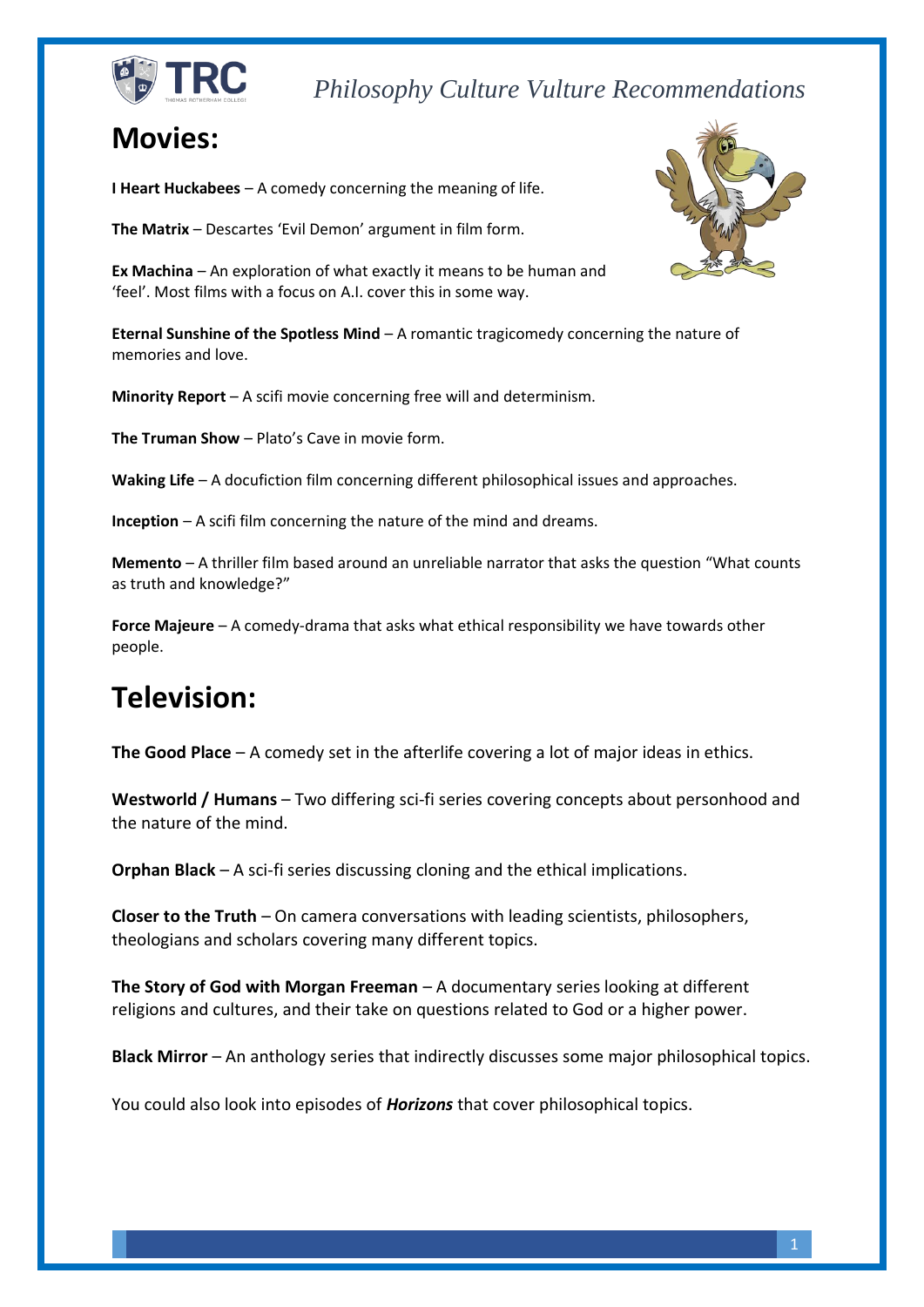

*Philosophy Culture Vulture Recommendations*

### **Books:**

I've deliberately kept to suggestions for fiction books here, there is a reading list covering the major philosophical texts we will discuss on the AQA website.

#### *Easier reading:*

*Sophies World* by Jostein Gaarder

*The Little Prince* by Antoine de Saint-Exupéry

*His Dark Materials* by Phillip Pullman

*Slightly more complex:*

*Do Androids Dream of Electric Sheep?* by Phillip K Dick

*1984* by George Orwell

*Brave New World* by Aldous Huxley

#### *Difficult:*

*Crime and Punishment* by Fyodor Dostoyevsky

*The Brothers Karamazov* by Fyodor Dostoyevsky

*Anathem* by Neal Stephenson